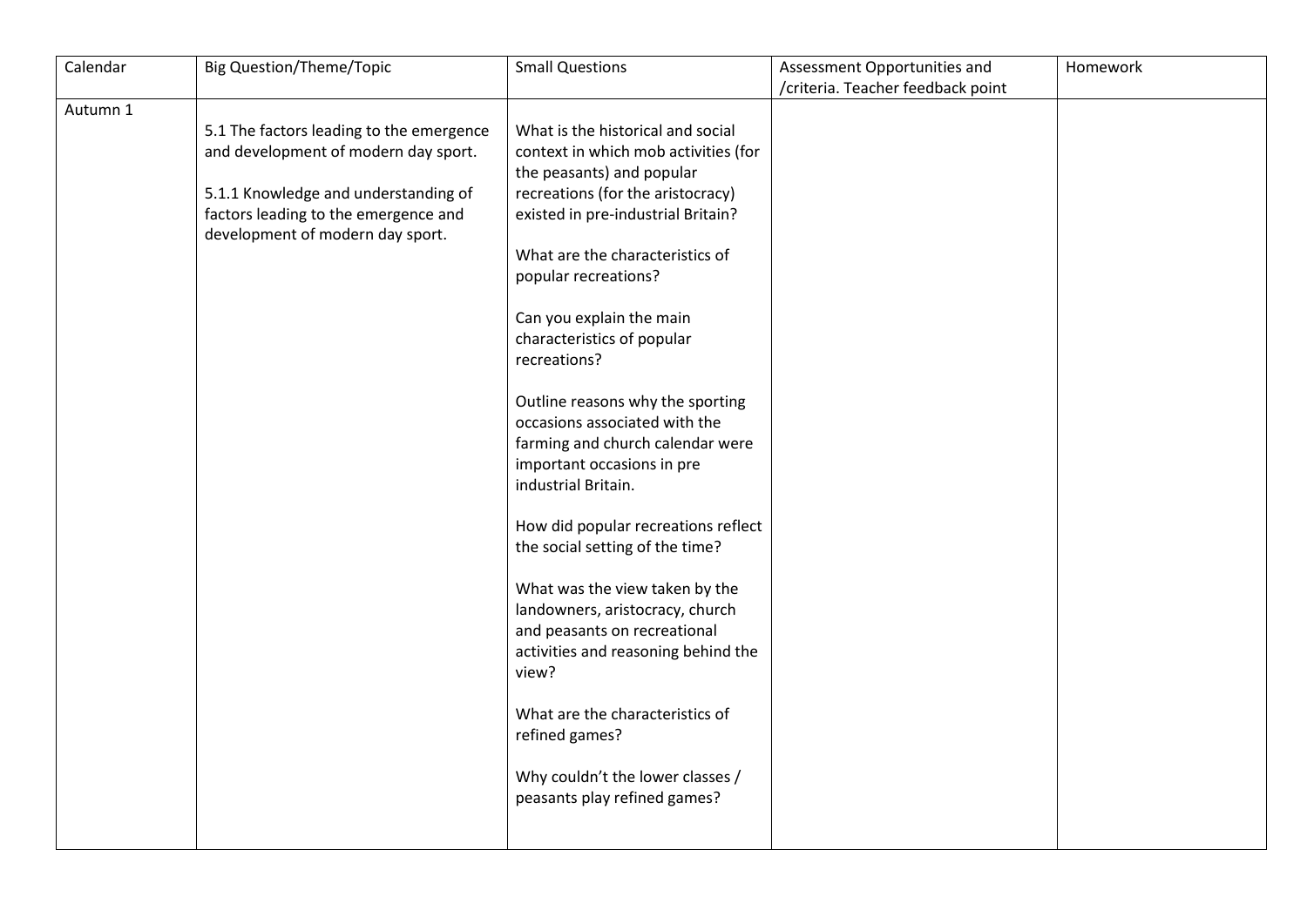| Autumn 1 | 5.1.2 The effect of the Industrial<br>Revolution on British society and how it<br>was reflected in recreational activities | How did industrialisation,<br>urbanisation, education, and<br>transport developments have an<br>impact upon recreational<br>activities?<br>How did the industrial revolution<br>lead to the need for the<br>codification of sport?<br>What affect did the Industrial<br>Revolution have on the                                                                                                                                       | Discuss the role that the Industrial<br>Revolution played in the development |  |
|----------|----------------------------------------------------------------------------------------------------------------------------|--------------------------------------------------------------------------------------------------------------------------------------------------------------------------------------------------------------------------------------------------------------------------------------------------------------------------------------------------------------------------------------------------------------------------------------|------------------------------------------------------------------------------|--|
|          |                                                                                                                            | organisation and codification of<br>sport?                                                                                                                                                                                                                                                                                                                                                                                           | of sport (15)                                                                |  |
| Autumn 1 | 5.1.3 The socio-cultural factors that<br>influenced the rationalisation of port in<br>the post-industrial era.             | Describe the roles of public schools<br>in the development of rational<br>sport.<br>Can you explain:<br>The Oxbridge melting pot and its<br>influence on sport?<br>How sport was diffused through<br>the British Empire and across the<br>globe (CAT PUICCA)<br>The role played by Thomas Arnold<br>and the influence of the Clarendon<br>Commission?<br>The role of government legislation?<br>The development of factory<br>teams? |                                                                              |  |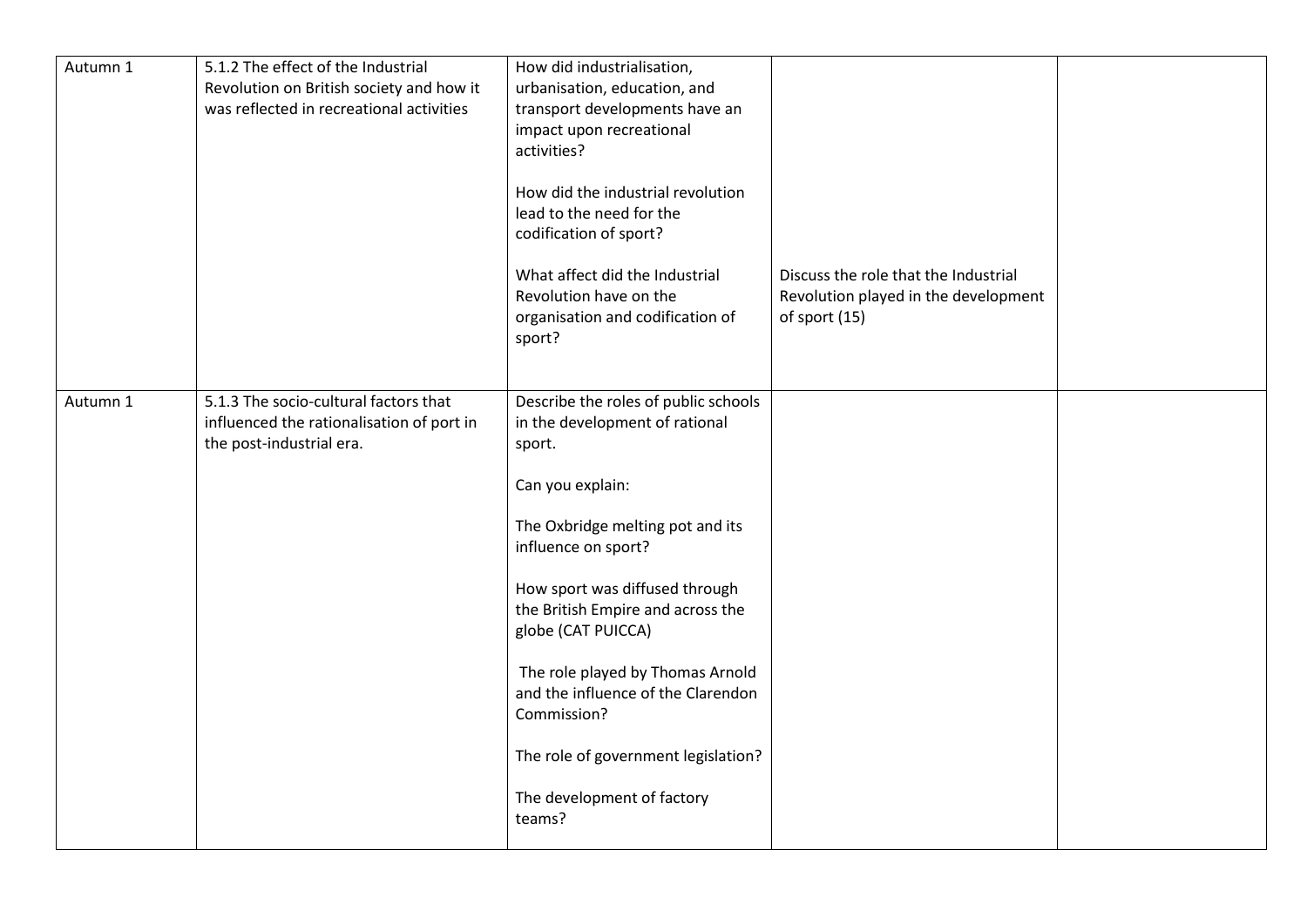|          |                                                                                                                            | The growth of the sporting press?                                                                                                              |                                       |  |
|----------|----------------------------------------------------------------------------------------------------------------------------|------------------------------------------------------------------------------------------------------------------------------------------------|---------------------------------------|--|
|          |                                                                                                                            | The factors that led to the<br>establishment of the early national<br>governing bodies (NGBs).                                                 | End of unit test 1: History in sport. |  |
| Autumn 1 | 5.1.4 The emergence of competing for<br>corporations rather than geographically-<br>based teams.                           | Explain the history behind the<br>Geographical basis of teams in late<br>1800's / early 1900's                                                 |                                       |  |
|          |                                                                                                                            | Define what is meant by<br>corporations.                                                                                                       |                                       |  |
|          |                                                                                                                            | Explain the different ways that<br>sport is influenced by corporations.                                                                        |                                       |  |
|          |                                                                                                                            | Identify and explain the advantages<br>and disadvantages of corporations<br>in sport.                                                          |                                       |  |
| Autumn 2 | 5.1.5 Equality and diversity of disability<br>and gender with specific reference to the<br>ParaSport movement and improved | Define disability and explain the<br>different categories in sport.                                                                            |                                       |  |
|          | opportunities for women in global sport.                                                                                   | Describe and explain the history of<br>the para sport movement.                                                                                |                                       |  |
|          |                                                                                                                            | Define and explain the barriers to<br>participation for someone with<br>disabilities in terms of access,<br>opportunity, provision and esteem. |                                       |  |
|          |                                                                                                                            | Identify and explain initiatives to<br>improve participation in sport for<br>people with disabilities.                                         |                                       |  |
|          |                                                                                                                            | Explain the advantages and<br>disadvantages of integrated sports<br>programmes.                                                                |                                       |  |
|          |                                                                                                                            |                                                                                                                                                |                                       |  |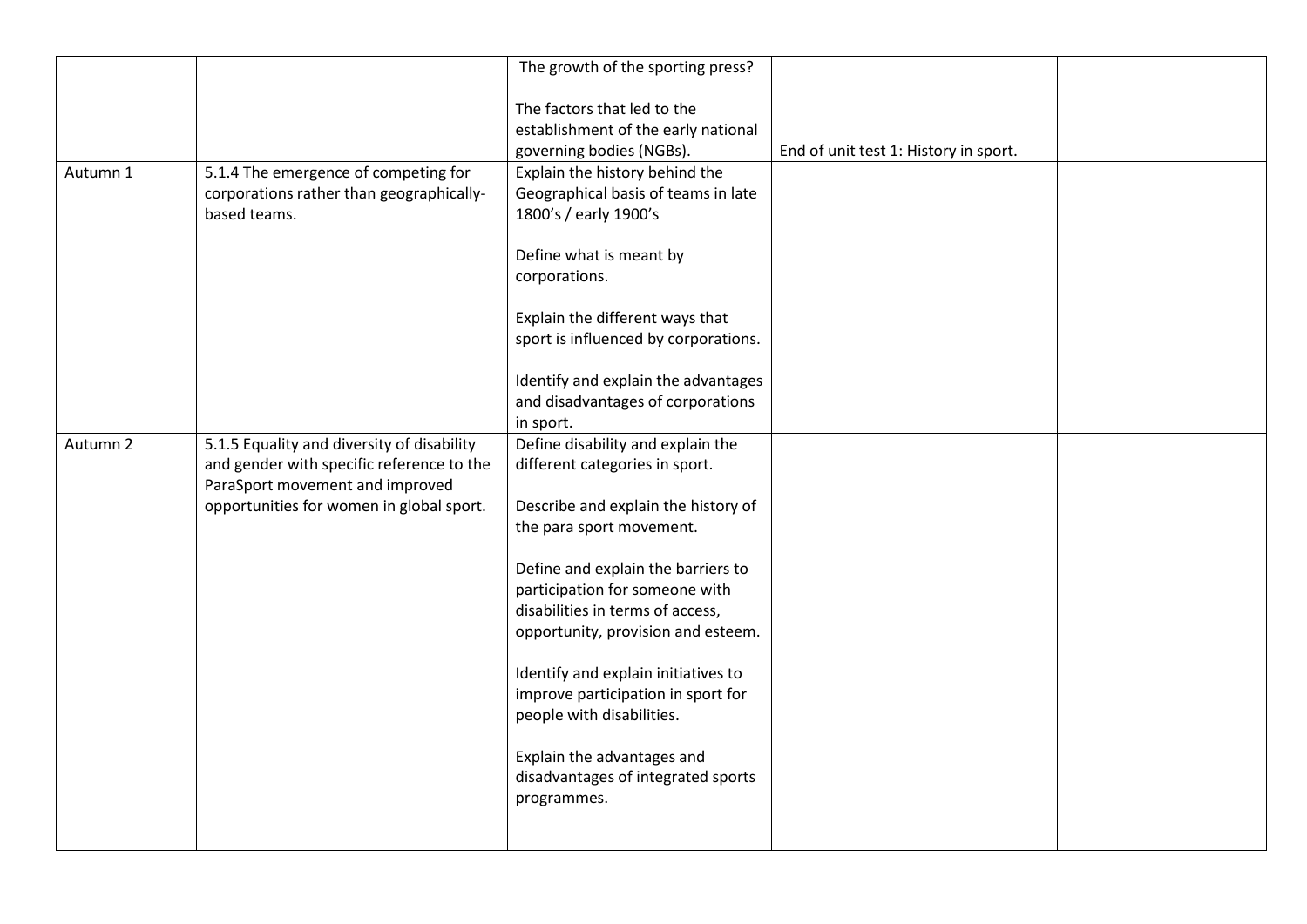| 5.7 Participation and health of the nation  | Discuss the terms opportunity,      |  |
|---------------------------------------------|-------------------------------------|--|
|                                             | provision and esteem in the         |  |
| 5.7.1 Knowledge and understanding of        | context of female discrimination in |  |
| barriers to participation, the benefits of  | sport.                              |  |
| mass participation and the impact of        |                                     |  |
| wearable                                    | Explain initiatives in place to     |  |
| technology on participation.                | improve female participation in     |  |
|                                             | sport.                              |  |
|                                             |                                     |  |
|                                             |                                     |  |
| 5.7.2 Concept of mass participation and     | Define the term target group        |  |
| initiatives/programmes to promote           |                                     |  |
| community participation in the UK.          | Explain how social economic status  |  |
|                                             | has an impact upon participation in |  |
| 5.7.3 Participation trends in the UK in the | sport                               |  |
| 21st century.                               |                                     |  |
|                                             | Explain how gender has an impact    |  |
|                                             | upon participation in sport         |  |
|                                             |                                     |  |
|                                             | Explain how race and ethnicity has  |  |
|                                             | an impact upon participation in     |  |
|                                             | sport                               |  |
|                                             |                                     |  |
|                                             | Explain how age has an impact       |  |
|                                             | upon participation in sport.        |  |
|                                             |                                     |  |
|                                             | Explain initiatives that have been  |  |
|                                             | introduced to improve               |  |
|                                             | participation in each target group. |  |
|                                             |                                     |  |
|                                             | Outline the roles of various        |  |
|                                             | agencies or bodies in the UK which  |  |
|                                             | have an effect on participation at  |  |
|                                             | the foundation level in sport.      |  |
|                                             |                                     |  |
|                                             | Explain the role of National and    |  |
|                                             | International Governing Bodies in   |  |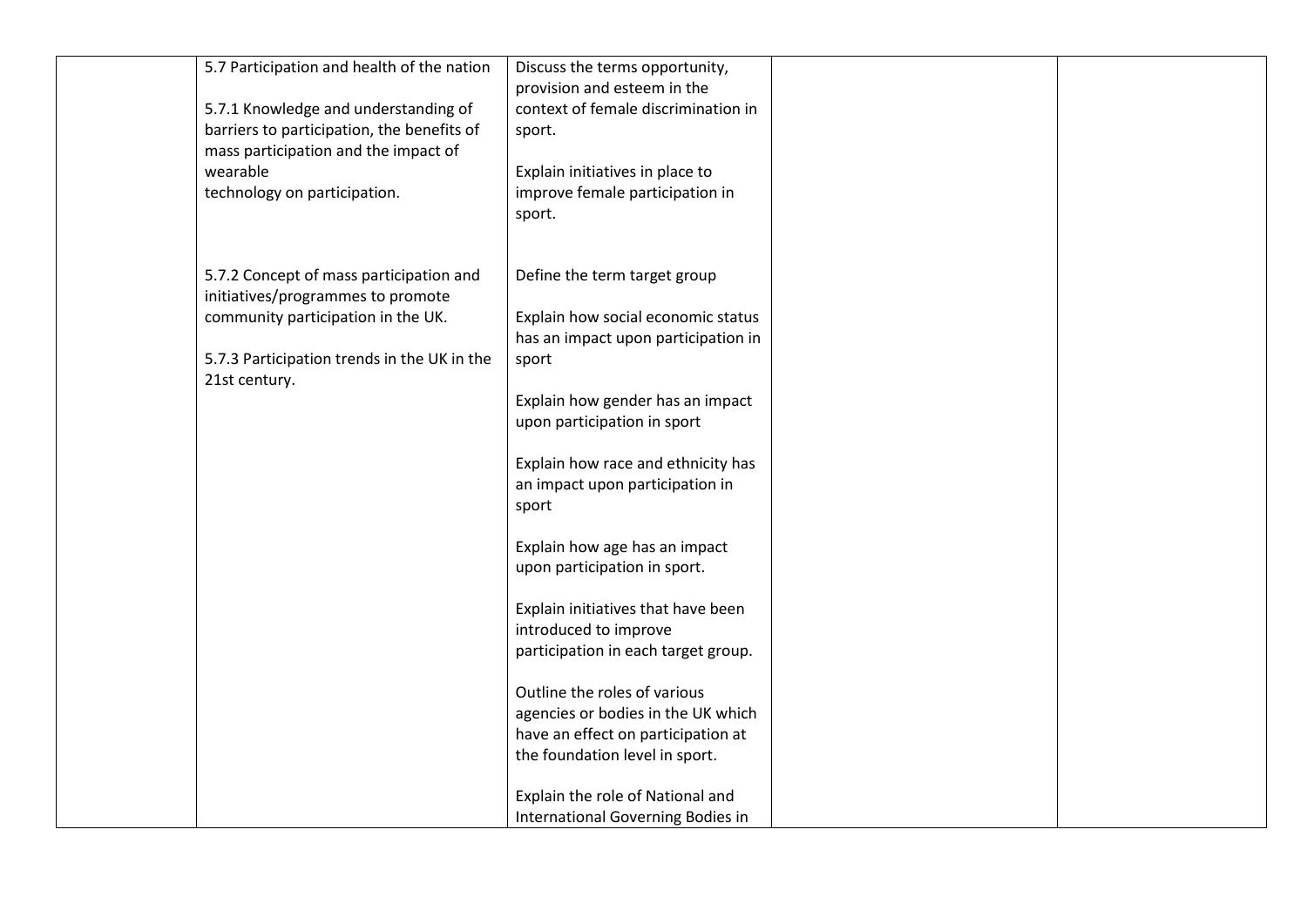|          |                                                                                                                                                                                                                                                                                                              | improving participation in each<br>target group.                                                                                                                                                                                                                                                                                |  |
|----------|--------------------------------------------------------------------------------------------------------------------------------------------------------------------------------------------------------------------------------------------------------------------------------------------------------------|---------------------------------------------------------------------------------------------------------------------------------------------------------------------------------------------------------------------------------------------------------------------------------------------------------------------------------|--|
|          |                                                                                                                                                                                                                                                                                                              | Explain the role of Sport England,<br>Youth Sports Trust and UK Sport<br>and outline the impact of initiatives<br>they oversee.                                                                                                                                                                                                 |  |
|          |                                                                                                                                                                                                                                                                                                              | Justify why governments are keen<br>to promote a culture of mass<br>participation in sport and physical<br>activity.                                                                                                                                                                                                            |  |
|          |                                                                                                                                                                                                                                                                                                              | Discuss the impact of wearable<br>technology on sports participation.                                                                                                                                                                                                                                                           |  |
| Spring 1 | 5.2.1 Knowledge and understanding<br>contributing to the globalisation of sport<br>and its impact on society.<br>5.2.2 Colonial diffusion across the British<br>Empire and the globe and how this led to<br>the creation and later the development of<br>international sport and increased<br>globalisation. | Define Globalisation<br>Discuss the part played the British<br>Empire in the spread modern<br>sports all around the World.<br>Explain the different dimensions of<br>Globalisation.<br>Identify and explain examples of<br>Globalisation in sport.<br>Discuss the advantages and<br>disadvantages of Globalisation in<br>sport. |  |
|          | 5.2.3 The creation, development and<br>impact of national and international<br>governing bodies on sport and society.                                                                                                                                                                                        | <b>Explain why National Governing</b><br>Bodies were established in the 19th<br>Century.                                                                                                                                                                                                                                        |  |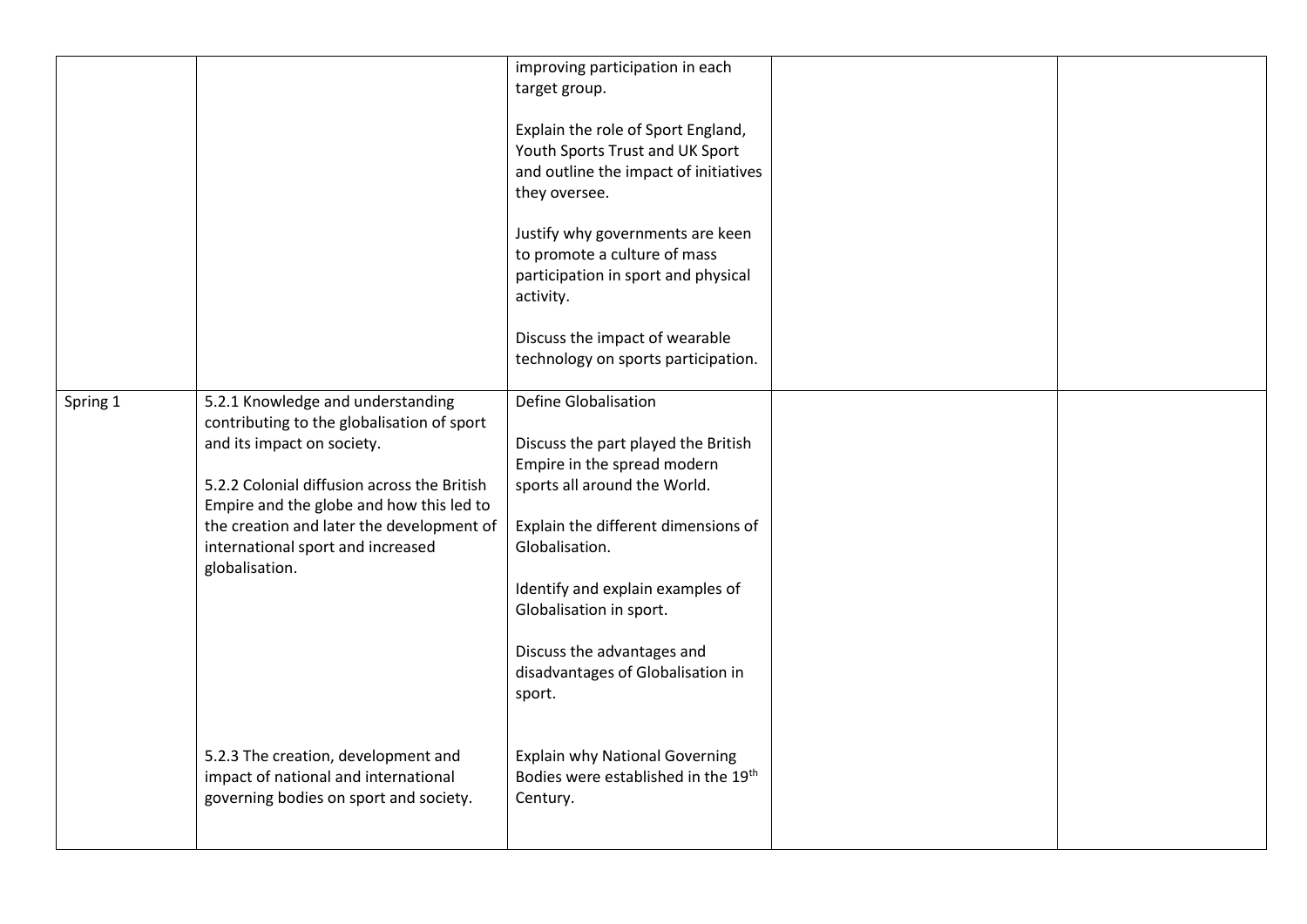|          |                                           | Explain the different roles of        |  |
|----------|-------------------------------------------|---------------------------------------|--|
|          |                                           | National Governing Bodies.            |  |
|          |                                           |                                       |  |
|          |                                           |                                       |  |
|          |                                           | Explain how the administration of     |  |
|          |                                           | NGB's has changed from a              |  |
|          |                                           | centralised to a decentralised        |  |
|          |                                           | approach.                             |  |
|          | 5.1.6 Migration patterns of sporting      |                                       |  |
|          | labour and the impact on domestic         | Define labour migration.              |  |
|          | competitions and national teams.          |                                       |  |
|          |                                           | Provide examples of different types   |  |
|          |                                           | of labour migration.                  |  |
|          |                                           |                                       |  |
|          |                                           | Explain the historical and cultural   |  |
|          |                                           |                                       |  |
|          |                                           | factors behind labour migration.      |  |
|          |                                           |                                       |  |
|          |                                           | Discuss the advantages and            |  |
|          |                                           | disadvantages of labour migration.    |  |
| Spring 2 | 5.2.4 The ideals, context and impact of   | Identify the common characteristic    |  |
|          | the modern Olympic Games and other        | of Global Games.                      |  |
|          | international sporting competitions, e.g. |                                       |  |
|          | European Championships,                   | Identify and explain issues affecting |  |
|          | Commonwealth Games.                       | Global Games.                         |  |
|          |                                           |                                       |  |
|          |                                           | Identify the ideals of the Olympic    |  |
|          |                                           | Games.                                |  |
|          |                                           |                                       |  |
|          |                                           | Explain how the ideals of the         |  |
|          |                                           | Olympic Games are relevant in         |  |
|          |                                           | modern sport.                         |  |
|          |                                           |                                       |  |
|          |                                           | Evaluate how the ideals of the        |  |
|          |                                           | Olympic Games are evident in          |  |
|          |                                           |                                       |  |
|          |                                           | modern day sport.                     |  |
|          |                                           |                                       |  |
|          |                                           | Explain the advantages and            |  |
|          |                                           | disadvantages of Olympic Games.       |  |
|          |                                           |                                       |  |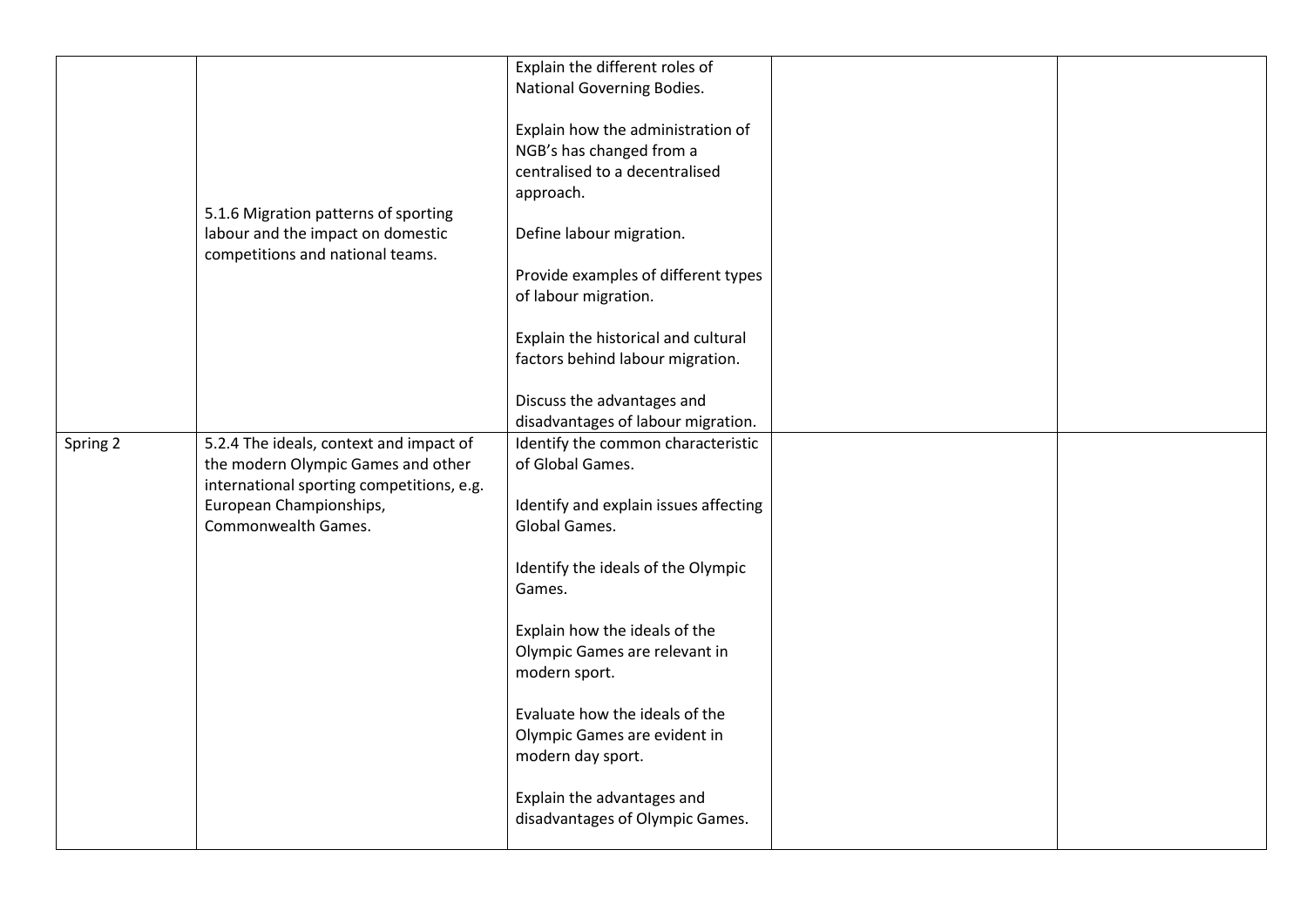|          |                                            | Explain the benefits and drawbacks |  |
|----------|--------------------------------------------|------------------------------------|--|
|          |                                            | of hosting Olympic Games.          |  |
|          |                                            |                                    |  |
|          |                                            | Can you define and provide         |  |
|          |                                            | examples of the following;         |  |
|          |                                            |                                    |  |
|          |                                            | Shop window                        |  |
|          |                                            | Systematic protest                 |  |
|          |                                            | Boycott                            |  |
|          |                                            | Non-systematic protest             |  |
|          |                                            | Reconciliation                     |  |
|          |                                            |                                    |  |
|          |                                            | Discuss the relevance of the       |  |
|          |                                            | amateur ideal in modern Olympics   |  |
|          |                                            |                                    |  |
|          |                                            |                                    |  |
|          |                                            |                                    |  |
| Summer 1 | 5.3 Commercialisation of sport             | Identify the different ways that   |  |
|          |                                            | commercial sport is funded.        |  |
|          | 5.3.1 Knowledge and understanding of       |                                    |  |
|          | the commercialisation of sport and its     | Define the terms                   |  |
|          | impact on society.                         | commercialisation and commodity    |  |
|          |                                            |                                    |  |
|          | 5.3.2 An understanding of the concept of   | Define and explain the difference  |  |
|          | commercialisation and commodities.         | between advertising, sponsorship,  |  |
|          | Comparisons between advertising,           | endorsement and merchandising.     |  |
|          | sponsorship, endorsement and               |                                    |  |
|          | merchandising.                             | Provide examples of each.          |  |
|          |                                            |                                    |  |
|          | 5.3.3 The historical and social context of | Explain the impact of broken time  |  |
|          | commercialisation: broken time             | payments on the development of     |  |
|          | payments; spectatorism; developments in    | commercialisation.                 |  |
|          | the media.                                 |                                    |  |
|          |                                            | Explain the impact of spectatorism |  |
|          | 5.3.4 The events of the 1968, 1972 and     | on the development of              |  |
|          | the 1976 Olympics and their impact on      | commercialisation.                 |  |
|          | the 1984 games in Los Angeles. The         |                                    |  |
|          | blueprint for the commercialisation of     |                                    |  |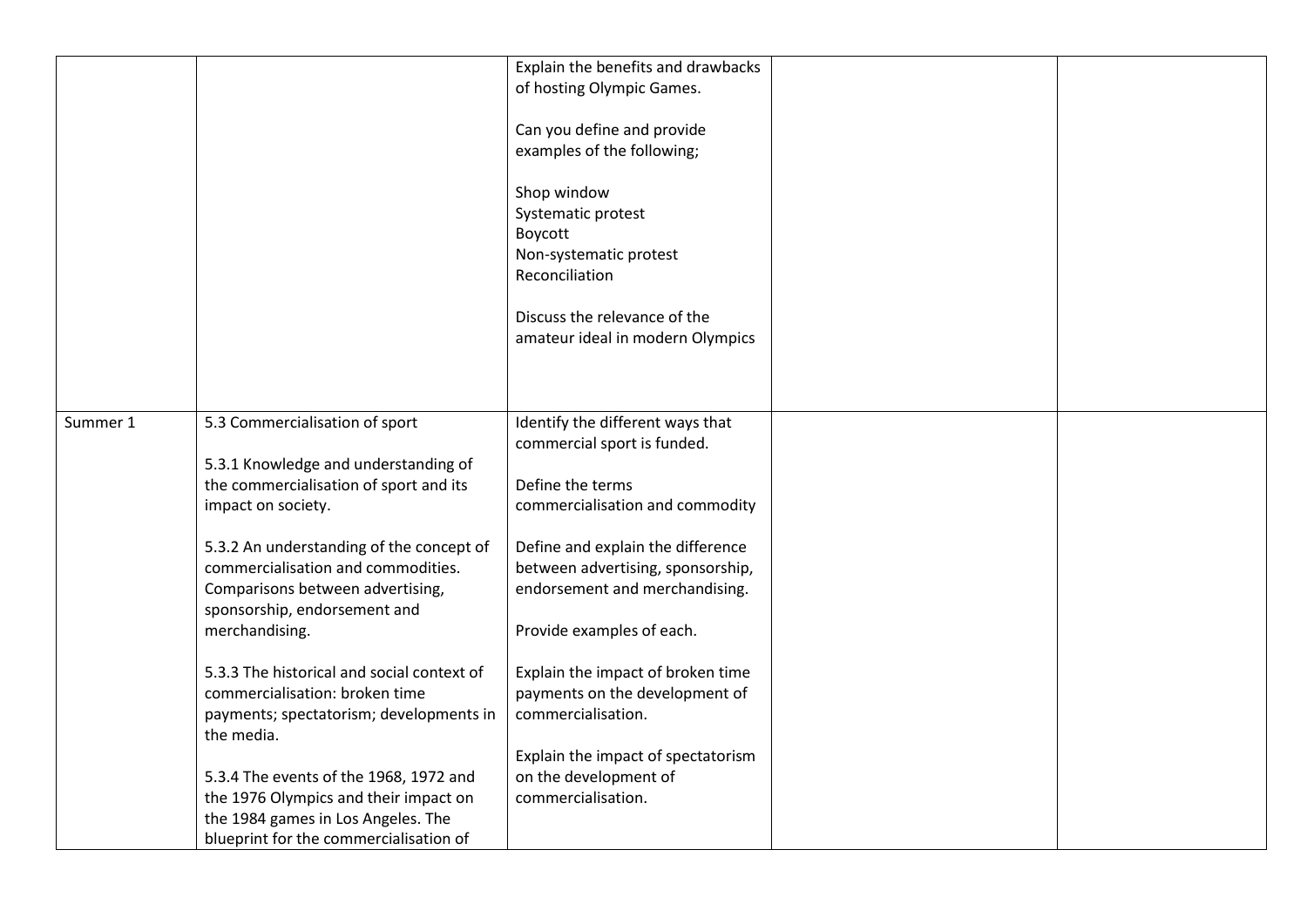| future sport created by Peter Ueberroth      | Explain the impact of the             |  |
|----------------------------------------------|---------------------------------------|--|
| at the 1984 Games.                           | introduction of the media in the      |  |
|                                              | development of commercialisation.     |  |
| 5.3.5 Franchises in sport (USA and UK),      |                                       |  |
| the power shift from the governing bodies    | Explain the social events of 1968,    |  |
| to the media, the concept of the 'golden     | 1972 and 1976 and their impact on     |  |
| triangle'. Sports stars as global stars. The | the 1984 Olympics.                    |  |
| Americanisation of sport. The concept of     |                                       |  |
| competitive sports fixtures and events       | Explain the role of Peter Uberoth in  |  |
| being played on other continents. For        | providing the bluebrint for the       |  |
| example, NFL, NBA, Tour de France.           | commercialisation of global sport.    |  |
|                                              |                                       |  |
|                                              | Explain the term "franchise in        |  |
|                                              | sport".                               |  |
|                                              |                                       |  |
|                                              | Explain the advantages and            |  |
|                                              | disadvantages of franchises in        |  |
|                                              | sport.                                |  |
|                                              | Define Americanisation of sport.      |  |
|                                              |                                       |  |
|                                              | Explain how UK sport has been         |  |
|                                              | Americanised.                         |  |
|                                              |                                       |  |
|                                              | Explain the advantages and            |  |
|                                              | disadvantages of Americanisation      |  |
|                                              | in sport.                             |  |
|                                              |                                       |  |
|                                              | Explain the concept of the Golden     |  |
|                                              | Triangle.                             |  |
|                                              |                                       |  |
|                                              | Identify and explain the factors      |  |
|                                              | that have resulted in the rise of the |  |
|                                              | Global Sports Star.                   |  |
|                                              |                                       |  |
|                                              | Discuss reasons why sport             |  |
|                                              | competitions are now played on        |  |
|                                              | different continents.                 |  |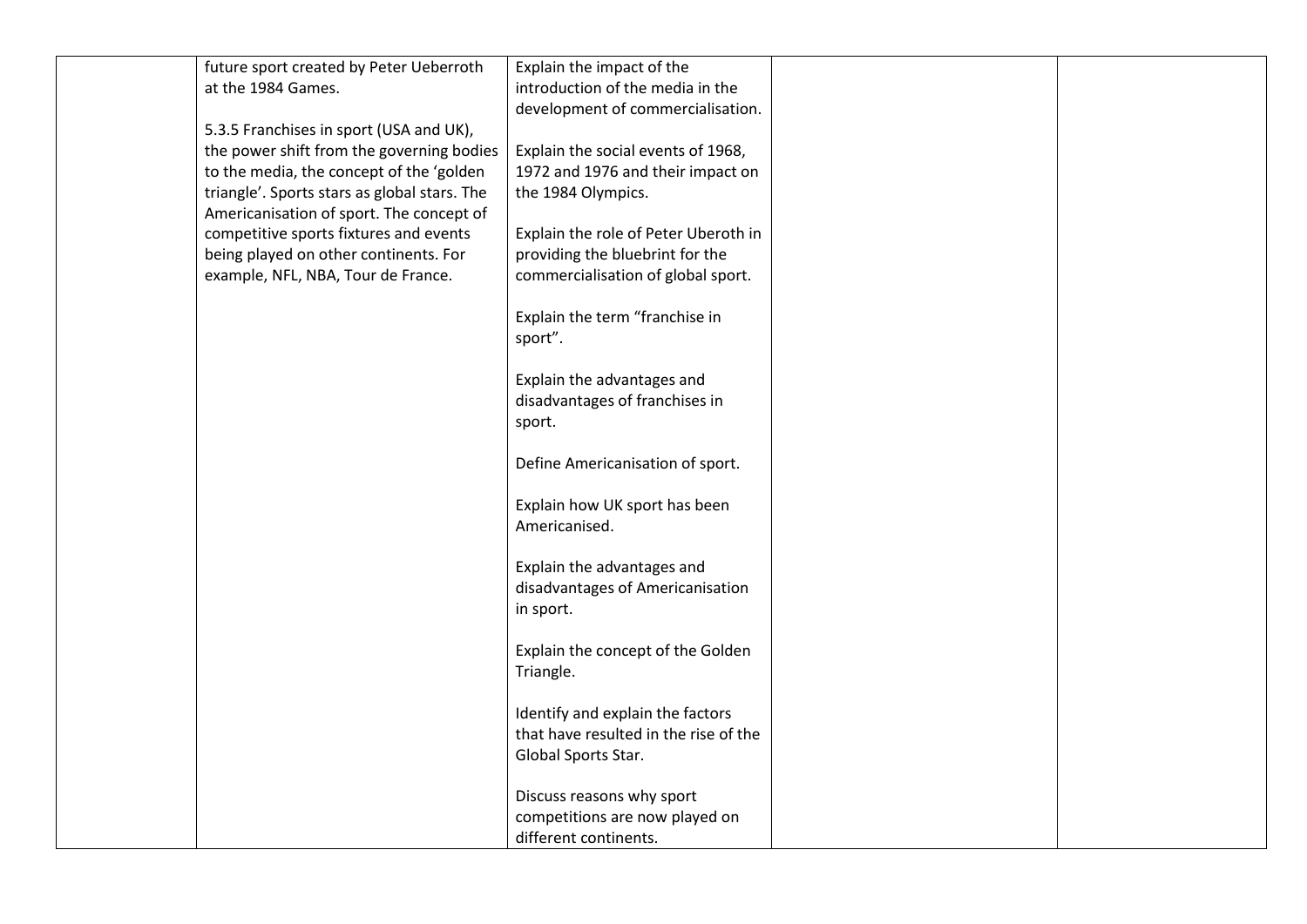|          |                                                                                                                                                           | Discuss the advantages and<br>disadvantages of<br>commercialisation on modern<br>sport.                  |  |
|----------|-----------------------------------------------------------------------------------------------------------------------------------------------------------|----------------------------------------------------------------------------------------------------------|--|
|          |                                                                                                                                                           |                                                                                                          |  |
| Summer 2 | 5.4 Ethics and deviance in sport                                                                                                                          | Define the following terms:                                                                              |  |
|          | 5.4.1 Knowledge and understanding of<br>ethics and deviance in sport. The<br>pressures on sports performers and<br>spectators to behave in a deviant way. | Deviance / cheating /<br>sportsmanship / gamesmanship /<br>unwritten rules.                              |  |
|          | 5.4.2 The impact of commercialisation on<br>the sportsmanship ethic and the growth                                                                        | Explain why sports performers are<br>prepared to act in a deviant way.                                   |  |
|          | of gamesmanship in the UK.                                                                                                                                | Discuss reasons that suggest<br>deviance in sport is a recent                                            |  |
|          | 5.4.3 Deviance in sport: use of<br>performance enhancing drugs, (early<br>conception of drug use up to the modern                                         | problem (and associated with<br>commercialisation)                                                       |  |
|          | day); blood doping and transfusions;<br>diuretics and pain relief; simulation;<br>bribery; 'bungs'; match fixing, betting                                 | Discuss reasons to suggest that<br>deviance isn't getting worse.                                         |  |
|          | syndicates and other contemporary forms<br>of deviance.                                                                                                   | Define and provide examples of<br>drug use in sport / bribery / bungs<br>/ match fixing / simulation and |  |
|          | 5.4.4 Different responses of national and<br>international governing bodies,                                                                              | other forms of deviance.                                                                                 |  |
|          | governments and the law to combat<br>deviance in sport, including the utilisation<br>of technology.                                                       | Explain the role of Governing<br>Bodies in tackling deviance in<br>sport.                                |  |
|          | 5.4.5 The reasons for the establishment of<br>the World Anti- Doping Agency (WADA)                                                                        |                                                                                                          |  |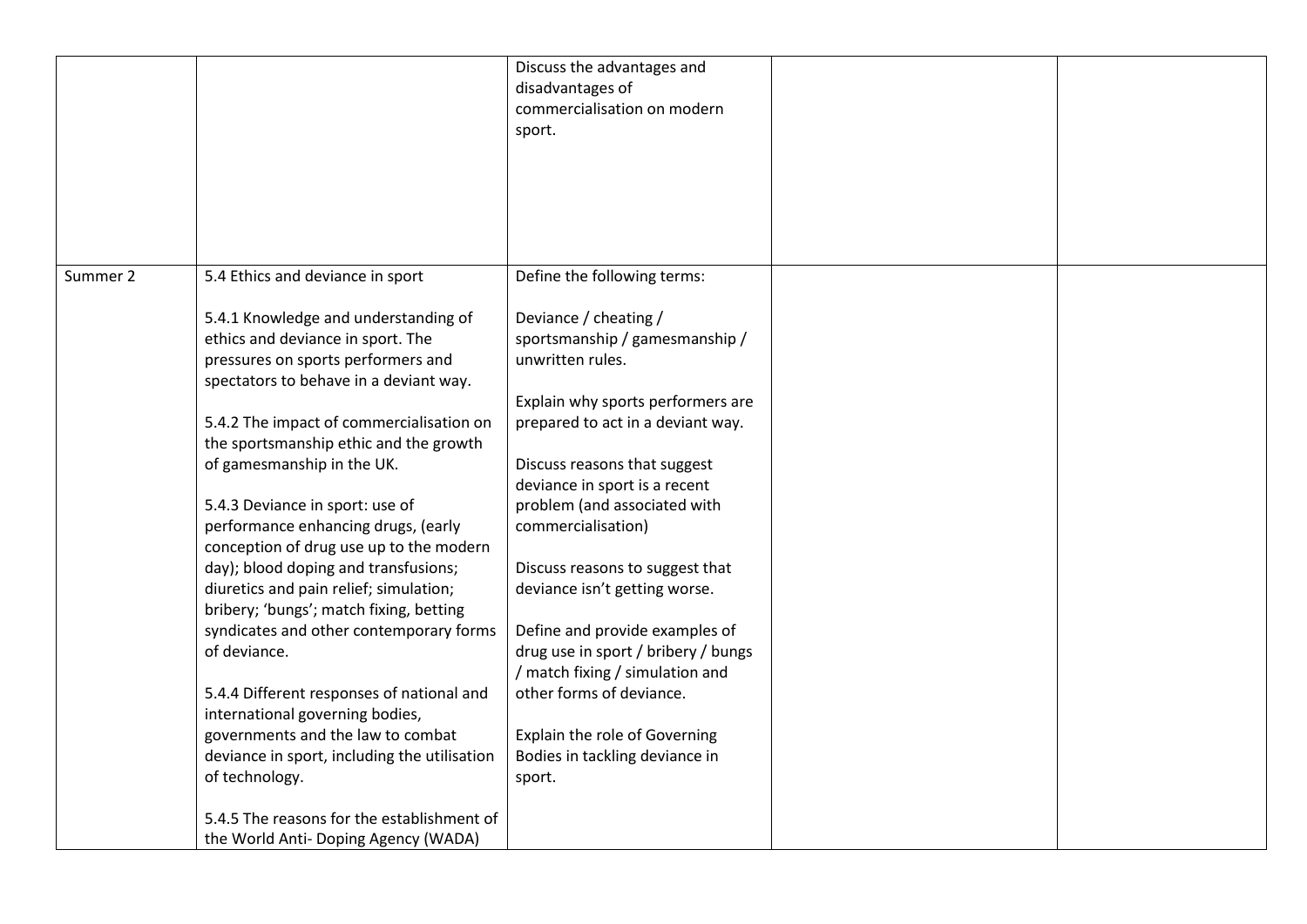|          | and its effectiveness in combating drug<br>use.                                                                                                                                                                                                                                                                                                                                                                                                                                                                                                           | Explain why WADA was established<br>(Festina affair).<br>Discuss the problems for the<br>authorities when tackling the issue<br>of cheating in sport. |  |
|----------|-----------------------------------------------------------------------------------------------------------------------------------------------------------------------------------------------------------------------------------------------------------------------------------------------------------------------------------------------------------------------------------------------------------------------------------------------------------------------------------------------------------------------------------------------------------|-------------------------------------------------------------------------------------------------------------------------------------------------------|--|
|          |                                                                                                                                                                                                                                                                                                                                                                                                                                                                                                                                                           | Explain what has been done by the<br>authorities to tackle the issue of<br>cheating in sport.                                                         |  |
| Spring 1 | 5.5 The relationship between sport<br>and the media                                                                                                                                                                                                                                                                                                                                                                                                                                                                                                       |                                                                                                                                                       |  |
|          | 5.5.1 Knowledge and understanding of<br>the historical and contemporary<br>relationship between sport and the<br>media. The development of media<br>coverage from print to televised events<br>and its role in sport. Reasons for the<br>growth of live media/social media<br>coverage and its implications for<br>performers, supporters and the sport.<br>5.5.2 The impact of technology on the<br>viewing experience. The advantages and<br>disadvantages of the development of<br>specific sports media packages and the<br>growth of 'pay per view'. |                                                                                                                                                       |  |
| Spring 2 | 5.6 Development routes from talent<br>identification through to elite<br>performance                                                                                                                                                                                                                                                                                                                                                                                                                                                                      |                                                                                                                                                       |  |
|          | 5.6.1 Knowledge and understanding of<br>development routes from talent                                                                                                                                                                                                                                                                                                                                                                                                                                                                                    |                                                                                                                                                       |  |